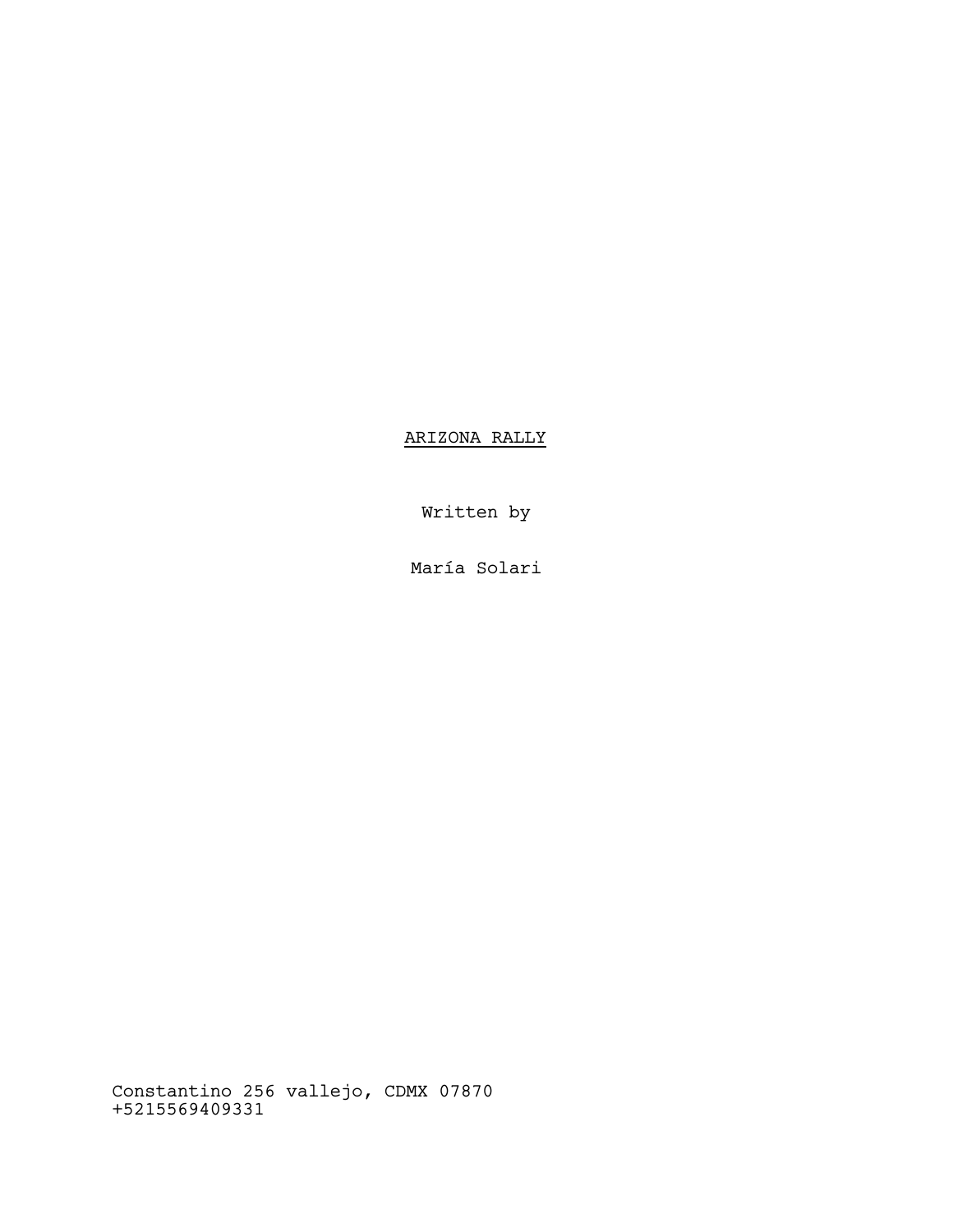IRIS FADE IN

A bright blue sky. Few clouds pass quickly over. An we pan down until we land on...

EXT. SUPERMARKET PARKIG LOT - DAY

In the parking lot of a supermarket, there is big stage and a big trailer, around the trailer some suits waiting. On the roof of the store Arizona's flag is displayed proudly. A title card:

## **"SEPTEMBER"**

The parking lot is decorate with political posters of Billy "the Law Valdes, red paper flags tie in a string dance with the wind, red balloons tied in the corner of the stage cheerfully. From the door of the stores some of the workers watch the show. Loud music come from the speakers in the stage. A big crowd is chanting as they wait for their candidate.

In the back of the parking lot, about fifty police mens are standing around the parking lot, they look nervous as if they are waiting for something to happen.

Behind the stage, next to the trailer a Latin woman, CRISTINA, plays with some white kids.

> CRISTINA Billy no te vayas a ensuciar, si tu madre te ve sucio nos mata a los dos.

The trailer's door opens, both kids and the latin woman jump scared. It's JOHN J. CARSON, JACOB JONES and CHARLES DAVIS.

Several Press crews are also ready, the reporters are getting ready for the show and the cameras are already place facing to the stage. Everybody in their place.

John J. Carson climbs to the stage, the crowd cheers. The cameras start recording.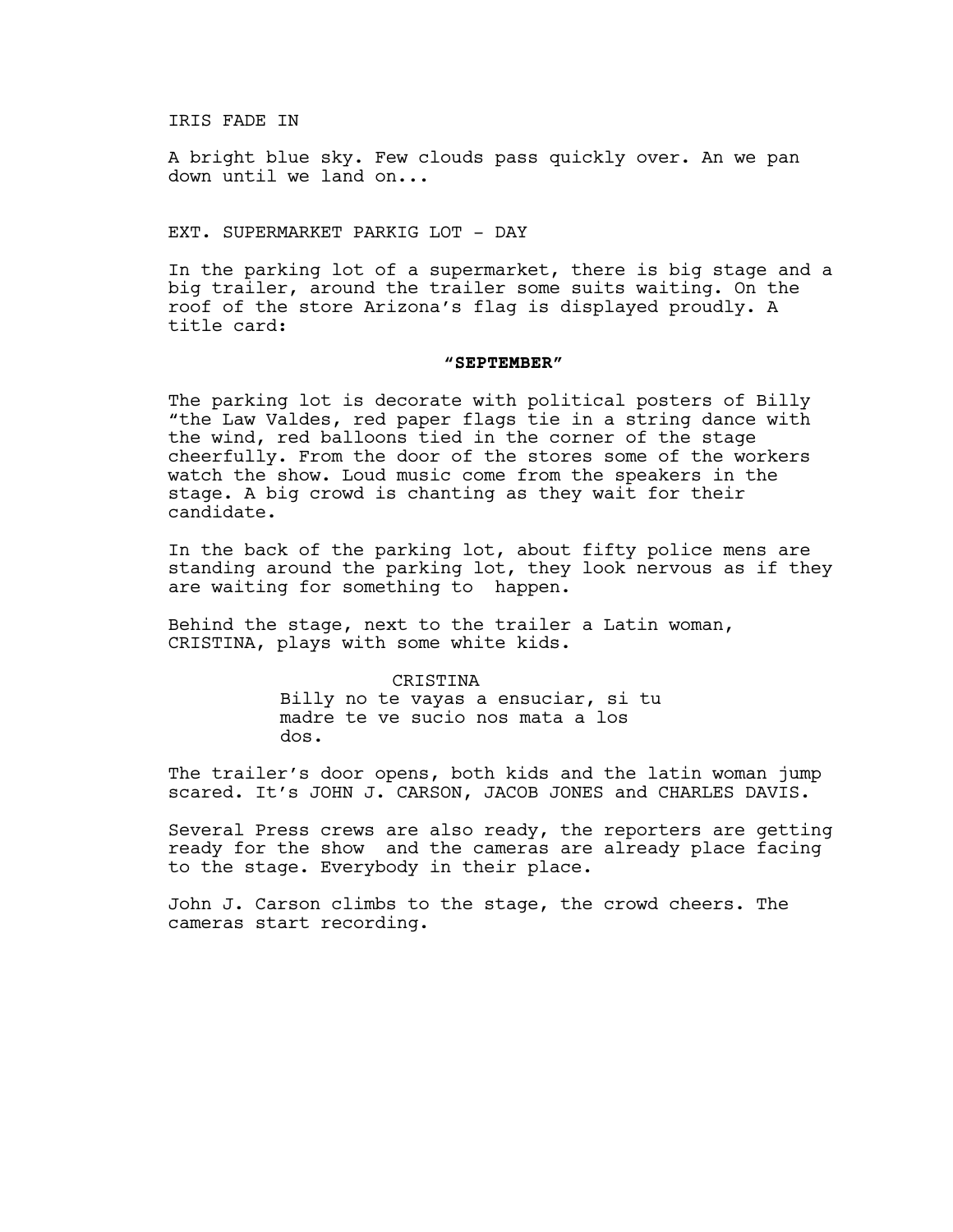JOHN J. CARSON

Ladies and gentlemen, is an honor to me introduce a great man, a man whose names is a synonym of patriotism, a man who is want make this state the greatest in the country, my friend and son-in-law, the next governor of the great state of Arizona... BILLY... THE... LAW... VALDES.

BILLY "THE LAW" VALDES and MELANIE CARSON VALDES exit the trailer and walk to the stage. The crowd goes wild as they flaunt in the stage. The couple walk to the edge of the stage and shake hands with their followers on the front row.

#### BILLY

Thank you, thank you very much.

The crowd chants his name over and over. Billy walks to the podium, where he gestures to calm them so he can talk. Melanie stand next to him, smiling. Behind them the security personal awaits.

> BILLY (CONT'D) I love Maricopa County. (The crowd shouts exited) Maricopa has a very, very especial place in my heart. I love people of Maricopa and together we are going to win the state of Arizona. (He sops so the people can react) I'm here to tell you that our administration is going to fix the immigration system in our state. The fundamental problem with the immigration system is that doesn't serve truly to American people. DOESN'T... SERVE... YOU.

The crowd erupts in a very long a loud applause. He smiles a them.

> BILLY (CONT'D) The politicians doesn't listen to you. I believe we need to start talking with the working Americans about the impact on their jobs;, wages, housing, school, tax bills and general living conditions. (MORE)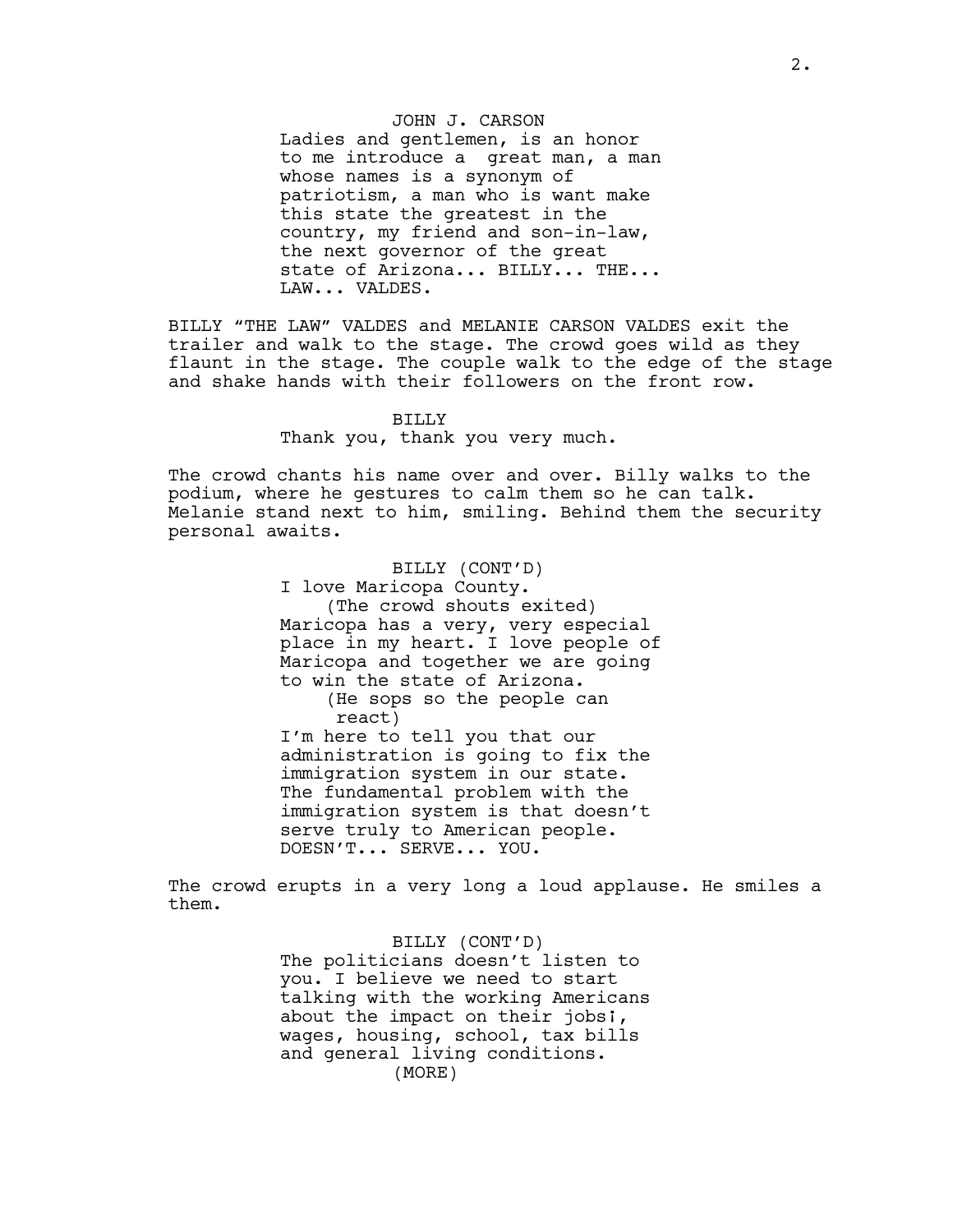# These are the valid concerns expressed by decent and patriotic citizens from all the backgrounds. There are issues of security... BILLY (CONT'D)

## INSERT

A few blocks away, hundred of protesters are marching toward the supermarket. They are carrying banners that read: No more hate, in a country founded by immigrants - immigrant has become a bad word, We don't want a violent speeches. At the same time they chant against Billy as they walk.

### END INSERT

### BILLY (CONT'D)

Countless innocent American lives have been stolen because sanctuary cities and open borders. We have to be smart enough to recognize that most illegal immigrants are lower skilled workers with less education who compete directly against vulnerable American workers, and these illegal workers draw much more out from the system the can ever possibly payback. And they're hurting a lot of our people that cannot a lot of our people that cannot et jobs under any circumstances.

The crowd cheers and thunderous applause drawn the sound of marching protesters coming to the rally.

> BILLY (CONT'D) Thank you, thank you

He gestures to calm them down.

### BILLY (CONT'D)

Instead my opponent discuss one thing and one thing only, the needs of people living here illegally, he doesn't care than when Mexico send its people, they're not sending their best. They're sending criminals, rapist, drug lords and whores.

The protesters arrive to the parking lot. The followers on the back turn to the protesters, trying to stop them.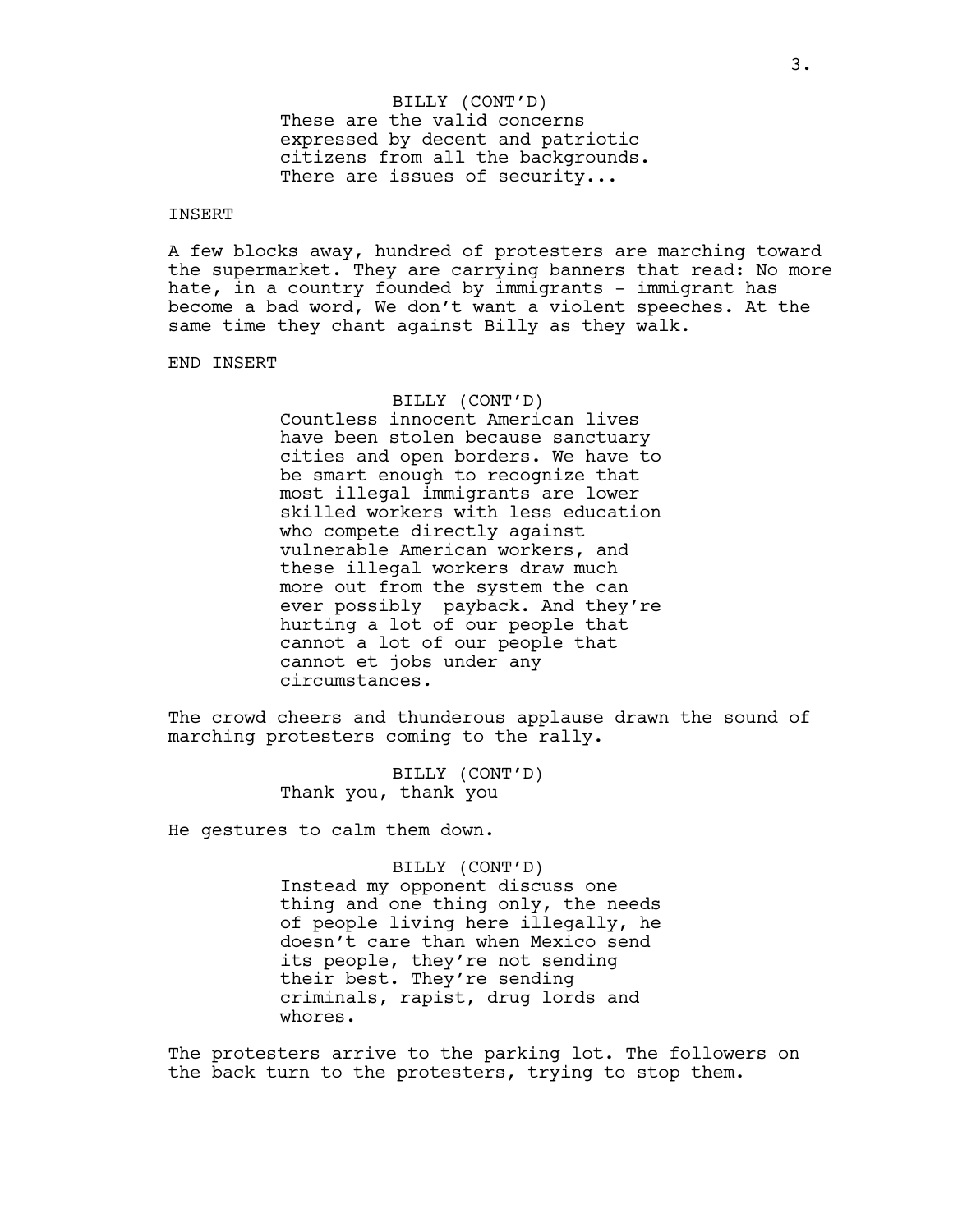BILLY (CONT'D) Welcome to those new comers, and let the good police men to give them the welcome they deserve.

A roar of laughter of his followers. The security of the event try to remove Billy from the stage. He refuses to leave. The protesters chant as they try to approach to the stage. Billy's followers start to become violent and attack the protesters. The police men are not enough to calm down the situation.

> BILLY (CONT'D) Don't be so soft with them, show them we don't want bean eaters and latino lovers in our great state of Arizona.

The fight becomes more violent. People are punching each other, the police try to sop the ruckus. One of the last comers, UNKNOW MAN, zig-zag all the way to the stage. Nobody notice him. The man is wearing jeans, a pice and love t-shirt and is holding a poster that reads: "**No more violence, no more hate".**

Billy and Melanie are looking the chaos, the security people try to whisk away Melanie, Billy nods in agreement. While he is not looking, the unknown man put his hand in his messenger bag - rumbling for something. He takes out a can of Mexican style beans. He look around, nobody is looking and throws the can forward straight into Billy's head.

Billy felt down, he is unconscious but there is no blood. Melanie scream as she run back to the stage. The security team splits a couple of them go to Billy, other try to get the other members of the party to safety. Another few jump over the unknown man.

CUT TO:

EXT. ARIZONA DESERT - DAWN

A title card:

#### **ONE YEAR BEFORE**

The multi-color sky shines over the quiet desert. Dust clouds rise under the wheels of a pick up truck speeding over the sand. Until the truck comes to a sudden stop, the COYOTE gets down from the truck and lift the cover of the truck bed, showing 14 illegal immigrants.